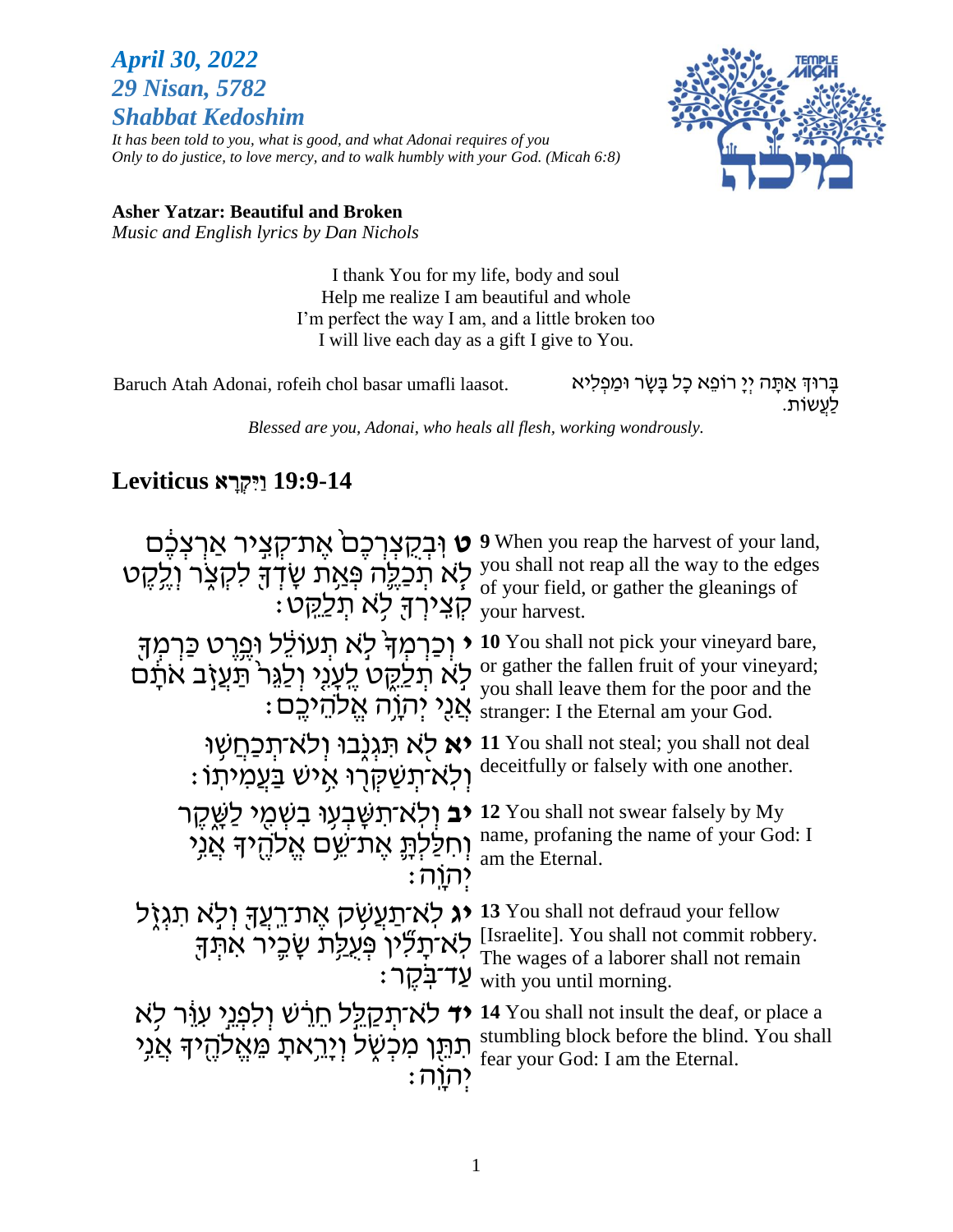# **Haftarah for Kedoshim: Isaiah 56:1-7**

In Parashat Kedoshim, we open with God speaking to the Israelite community, saying: "Be holy, for I am your God." This text from Isaiah elaborates this idea and builds on it. God wants us to be close by observing Shabbat, and doing acts of righteousness and justice. But in this text from Isaiah, God does not speak only to the Israelites, but to anyone who wishes to be a part of our community. Our tent is wide open, all are welcome.

**ָאֲמַר יְהוֹה שִׁמְרִוּ מִשְׁפֵּט 1** I Thus said the Eternal: "Observe what is יְעֲשָׁ right and do what is just; for soon my נְעֲשָׁ צְדָקֶה כְּיַקְרוֹבֶה יְשִׁוּעָת<sup>ֶ ג</sup>ֹ ָּבֹּוֹא וְצִדְקָתָי לְהִגָּלוֹת: be revealed. salvation shall come, and my deliverance **ב** אַשְׂרֵי אֱנוֹשׂ יַעֲשֶׂה־זֹּאת 2 Happy is the person who does this, the <sup>הַבְּ</sup>הָ שְׁמֻר שַׁבָּת<sup>ּ</sup> human who holds fast to it: who keeps the<br>abbath and does not profane it and stavs ה מֵישַׁמִּל וְשִׁמֵׂר יָדָו מֵעֲשָׂוֹת כָּל־רָע: their hand from doing any evil. sabbath and does not profane it, and stays ג וְאַל־יאמַר בֶּן־הַנֵּכָָר הַנִּלְוָה 3 Let not the foreigner say, Who has ְ" אֶל־יְהוָהֹ לֵאמו הַבְדֵל יַבְדִילֵנִי יְהוָה מֵעַל עַמֶּו וְאַל־יֹאמַר הַסָּרִיס  $\cdot$  וְ $\cdot$ אָ נְלֵי עֵץ יָּבֵשׁ $\cdot$  a withered tree." attached himself to the Eternal, "The Eternal will keep me apart from [God's] people"; And let not the eunuch say, "I am י 4 For thus said the Eternal: "As for the בּי־כָה | אָמַר יְהוָ֫ה לַסֶּרִיסִים " אֲשֶר יִשְׁמְרוּ שְׁמְת־שַׂבְתוֹתֵי (Eunuchs who keep my sabbaths, who have subaths, who have בַּאֲשֶׁר חְפֶצְתִּי וּמַחֲזִיקָים - covenant בִבריתי chosen what I desire and hold fast to my **ה וְנָתֲהִי לְחֶם בְּבֵיתָי וּבְחוֹמתַי** 5 I will give them, in my house and within יִּד וָשֵׁם טֻוֹב מִבָּנִים וּמִבָּנֶוּת שֵׁם ซ ּעֹוֹלָם אֶתֶּׁו־לֹוֹ אֲשֶׁר לָא יִכְּרֵת: my walls, a monument and a name better than sons or daughters. I will give them an everlasting name which shall not perish. י **וּבְגֵי הַגַּכְׂר הַנִּלְוָים עַל־יְהוָה** (As for the foreigners who attach ַלְשָׁרְתֹוֹ וִּלְאַהֲבָהֹ אֶת־שֵׁם יְהוָה לִהְיָּוֹת לִוֹ לַעֲבָדִים כָּל־שֹׁמֵר שַׁבָּת : מְחַלְּלֹוּ וּמַחֲזִיקָים בִּבְרִיתִי sabbath and do not profane it, and who themselves to the Eternal, to minister to God, and to love the name of the Eternal, to be God's servants— All who keep the hold fast to my covenant— **ז** וַהֲבִיאוֹתִּים אֶל־הַר קָדְשִׂי יְ יְשִׂמַּחְתִּים בְּבֵית תְּפִלָּתִ<sup>ֹּ</sup>י ֿעֹוֹלֹתֵיֹהֶם וְזִבְחֵיהֶם לְרָצָוֹן עַל־ מִזְבְּתֵי כִּי בֵיתֹי בִית־תְפִלָּה יִקְרֵא be called a house of prayer for all peoples." לכל־הַעֲמֵים : **7** I will bring them to my sacred mount And let them rejoice in my house of prayer. Their burnt offerings and sacrifices shall be welcome on my altar; for my house shall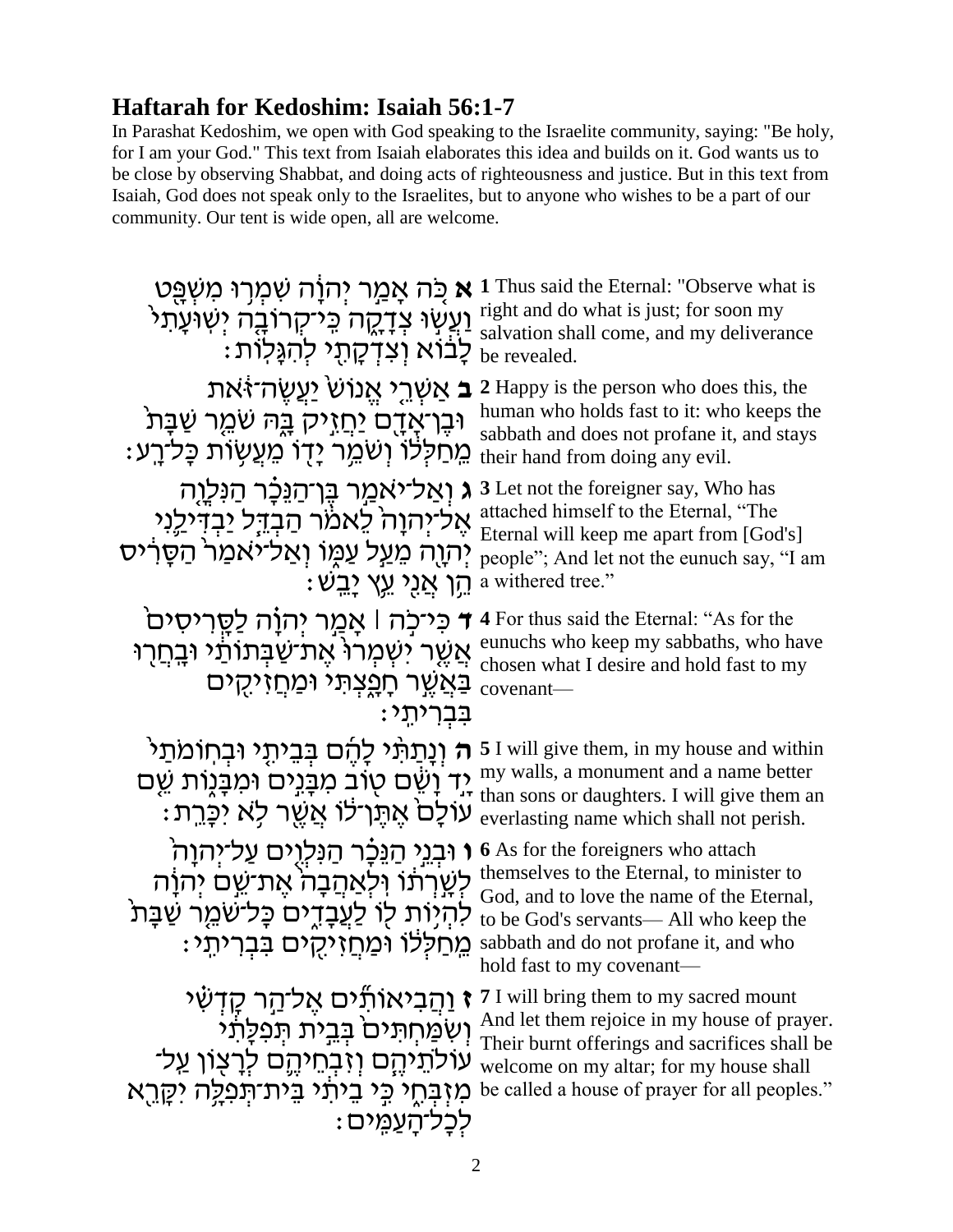### *Refuah Shleimah*

Emily Alpern-Fisch, Alan Appel, Ronni Behar, Ira Berlin, Michael Brenner, Ellen Buckley, Rose Burstin, Judith Chisholm, Barbara Cleveland, Netanel Felber, Chelo Fournier, Marlene Garnett, Barbara Gayler, Sandy Goldberg, Jeffrey Goodman, Richard Greenfield, Ezra Mac Grossman, David Hahn, David Hoexter, Judy Hurvitz, Robin Kaplan, Deborah Kraut, Joan Kupferberg, Wasu Lawal, Lisa Lehman, Philip Levine, Stu Levine, Sam Levinson, Dan Lutenegger, Chris Mahle, Mildred Marin, Stephanie Mendez, Sophie Meyers, Bryant Monroe, Lynda Mulhauser, Robin Parry, Jack Paul, Rebecca Prigal, Rachel bat Chava, Lois Rosen, Eric Rosenberg, Rabbi Steve Sager, Sarah Golde bat Shifrah, David Scheever, Charles Schussheim, Cynthia Seymour, Annette Shaw, Sam Sinkler, Eve Sparberg, Victor Springer, Yolande Spinnato, Betty Ustun, Heather Weisman, Mimi Wolf

# *We Remember a Few of Far Too Many Lives Lost to COVID-19*

Julio Botton, 92, survived Bergen-Belsen, Mexico City, Mexico Alex Torres, 33, loved cruises and family dinners, Auburn, Massachusetts Edward Shuty Jr., 40, teacher, Salisbury, Maryland

## *We Remember Those Lost to Violence in Washington, DC*

Kinnon Abdullah, 22, NE DC; Ladonia Boggs, 39, NE DC; Zekaria Elmi, 26, Alexandria, VA; Delonte Williams, 24, SE DC

# *Condolences*

Melvin Saferstein, brother of Roberta Goren

### *Shiva*

Marlyn Socolar, longtime member and friend of Temple Micah

### *Shloshim*

Carol Bernstein Ellin; Ellen Jane London; Stephanie Gregory Mitchell; Harvey Nathan; Rick Obrand; Gail Sadick

### *Yahrzeit*

Jane R. Abrams, Herbert Barchoff, Eva Bell, Mitch Bernstein, Gwen Berreth, Milton Booth, Bette Gelula Cooper, Dennis Davis, Chester Fienberg, Edward Flattau, Richard Futrovsky, Eileen Gozonsky, Zipporah Spiegel Grohman, Djamila Mevorah Hadayo, Marika Hadayo, Rashel Bueno Hadayo, Reina Hadayo, Ida Russakoff Hoos, Solis Horowitz, Deena L. Kaplan, Amy Keller, Julia Kertzer, Arthur Liberstein, David Metsch, Fred Neubauer, Leonard Rosenstein, Larry Sherman, Hyman Skoler, Joseph Wagenheim, Martha Weinheimer, Eleanor Wenick, Wynne Woo, Saul Zizmor